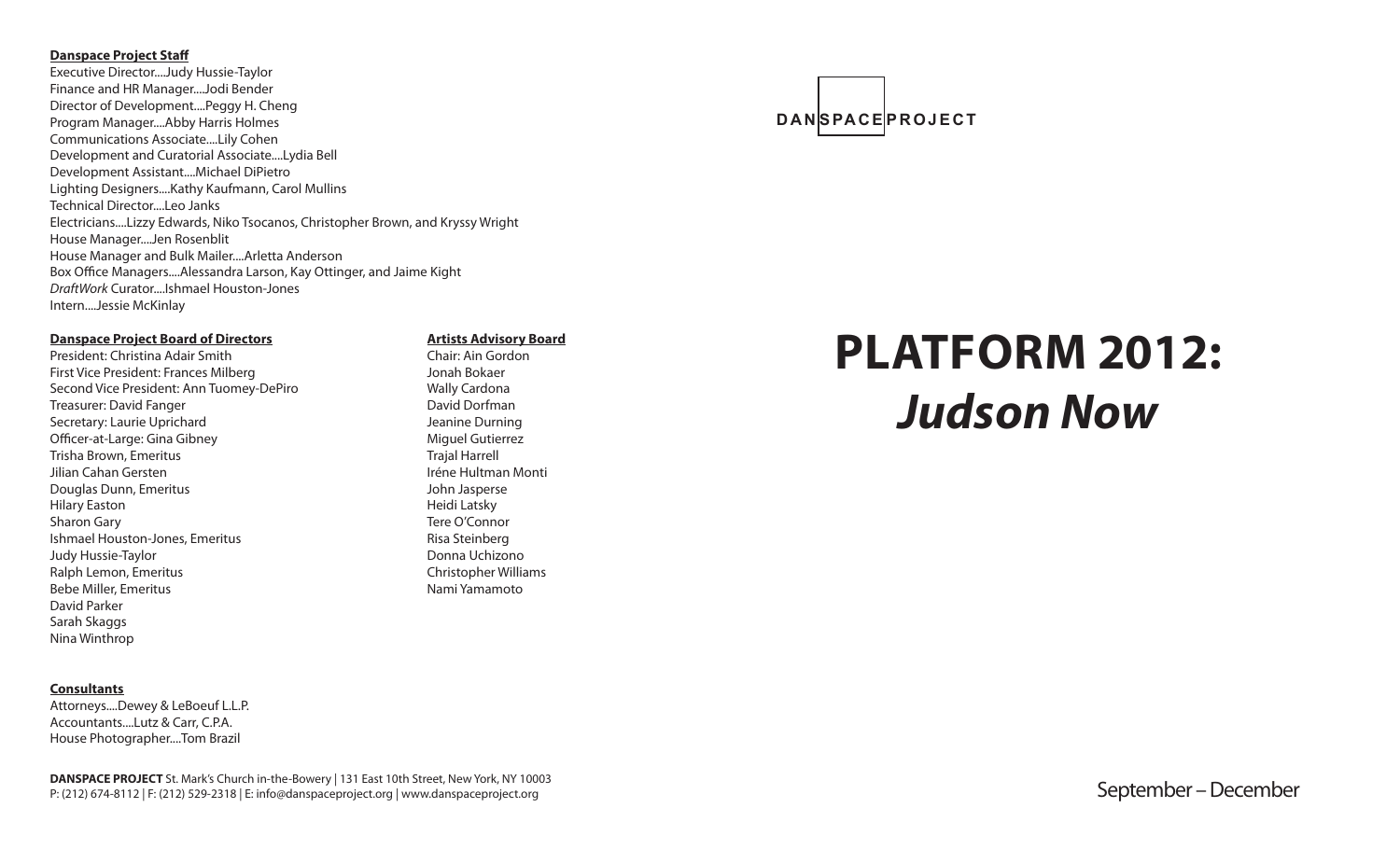# **DANSPACEPROJECT**

Danspace Project presents new work in dance, supports a diverse range of choreographers in developing their work, encourages experimentation, and connects artists to audiences.

Now in its fourth decade, Danspace Project has supported a vital community of contemporary dance artists in an environment unlike any other in the United States. Located in the historic St. Mark's Church in-the-Bowery, Danspace shares its facility with the Church, The Poetry Project, and The Incubator Arts Project. Danspace Project's Commissioning Initiative has commissioned over 430 new works since its inception in 1994.

Danspace Project's Choreographic Center Without Walls (CW²) provides context for audiences and increased support for artists. Danspace Project's presentation programs (including Platforms, *FOOD FOR THOUGHT*, *DraftWork*), Commissioning Initiative, residencies, guest artist curators, and contextualizing activities and materials are core components of CW<sup>2</sup> that offer a responsive framework for artists' works. Since 2010, we have commissioned 67 emerging and established artists, produced six guest-curated Platforms, published six print catalogues and four e-books, launched the Conversations Without Walls series, and explored models for public discourse and residencies.

#### **JOIN US!**

Our fall season continues with more new performances by Judson's luminaries and artistic followers.

Become a Member of Danspace Project today and take full advantage of ticket discounts and more, from this fall through the spring 2013 season!

Membership starts at just \$30 for Artists/Students/Seniors and includes 1/3 off tickets to all performances.

Find the membership level that's right for you at www.danspaceproject.org/supportjoin.

Pick up a membership brochure in the lobby, ask a staff member, or visit our website today to find out more about our membership offers.

#### **FOLLOW DANSPACE PROJECT ON FACEBOOK AND TWITTER**



# Danspace Project Gratefully Acknowledges the Following Individuals \*

**\$5,000 +** Jody & John Arnhold Jenny Bailey & Jeff Robertson Lee Ann Dillon Hilary Easton & Joshua McHugh David L. Fanger & Martin Wechsler Alan & Judy Fishman Joseph V. Melillo Frances Milberg Samuel A. Miller Mike Robinson Nina Winthrop & Jon Gibson **\$2,500 - \$4,999** Kara & James Cross Jilian Cahan Gersten & Brian Shuman Gina Gibney Justin Ockenden David Parker Joan Parker Judilee Reed Joseph S. & Diane H. Steinberg **\$1,500 - \$2,499**

Sharon Gary Judy Hussie-Taylor & Steven Taylor Dorothy Lichtenstein Janno Lieber King's Fountain Carole Server & Oliver Frankel Laurie Uprichard

**\$500 - \$1,499** Anonymous (3) Alberta & Edward Arthurs Alice Bernstein Elissa Bernstein Kim Chan Molly Davies & Polly Motley Marion Dienstag Douglas Dunn Craig Dykers & Elaine Molinar Stephen Facey & Jay Wegman Britton Fisher & Melina Martocci Sarah Gamble & Chris Neville Jeffrey James Colleen Jennings-Roggensack Frances Kazan Jennifer & Vincent Keane Nicole LaRusso & Anthony Townsend Stanford Makishi Cynthia Mayeda Edward D. Miller and Ray Montero Timothy & Virginia Millhiser Arthur B. Monroe Family Fund Jon Nakagawa Obinna Onyeagoro Peter J. Pih Constance H. Poster Elizabeth Powers Liz Gerring & Kirk Radke Ann Rosenthal Julie & Tim Sebunya Linda Shelton Holly Sidford Valerie Simmons

Sarah Skaggs Ellynne Skove Christina Adair Smith Leslie Smith Pat Steir & Joost Elffers Lynn Stern Christina L. Sterner Marquise Stillwell Elizabeth Streb Jennifer Tipton Muna Tseng Ann Tuomey-DePiro & Robert DePiro David Vaughan Paul Vidich & Linda Stein Bethany Wall Helen Warwick **\$300 - \$499** Paul Bader Anonymous (1) Paul Bader William Bissell Jonah Bokaer Barbara Bryan Carol Bryce-Buchanan Erica Bunin Ping Chong Melinda Cloobeck Jacqueline Davis Maura Nguyen Donohue Ruth Eisenberg & Greg Hendren Lynn Garafola Julia Glawe RoseLee Goldberg & Dakota Jackson Deborah Johnson Christine Jowers Jenn Joy Nasrin Khazary Kelly McDonald Christopher Morrow & Peggy Cheng Andrea Newman Harold Norris F. Norton Owen Tricia Pierson Ivan Sygoda David Thomson Deborah Wing-Sproul Elizabeth Zimmer **\$100 - \$299** Kyle Abraham Eugenie Allen Anonymous (3) Gail Aronow Jodi Bender Philip Bither Peter A. Boysen Connie Butler Jean Butler Wally Cardona Shungu Chigariro Jennifer Cho Georgia Christgau Barbara Cohen-Stratyner Nicholas Croft

Héloïse Darcq

Laura de Freitas Eva Dean Alyce Dissette Alice H. & Robert V. Eagly Simone Forti Foundation for Independent Artists Bruno Freeman Abner Greene Kathy Halbreich Jill Haney Deborah Hay Ed Henry Mary Hodges Mark Holzbach Ryutaro Ishikane Risa Jaroslow Joan Jonas Harold Keyserling Kevin P. Kilgallen Phyllis Lamhut Paul Langland Edward Lawler Paula Lawrence Brad Learmonth Simon Leung William Lynch Catherine Massey & Matthew Freeby Bebe Miller Marta Miller John Minkoff Emily Moore Bill and Judi Morrow Madeleine Nichols Sonja Pregrad Rachel Prince Ben Pryor Jana Reed Melinda Ring Amanda Ringger Michael Rohrer Sara Rudner Chris Schlichting Wayne Schrengohst Antoine Schweitzer Shelley Senter Lucy Sexton Andrea Sholler & Bart Mosley Renny Travers & Rufus Grant Smith Annaliese Soros Michele Steinwald Elaine Summers Robert Swinston Pam Tanowitz Linda Tarnay Barbara Tatum Linnaea Tillett Aynsley Vandenbroucke Daniel Wentworth David White Leigh Witchel Audrey Woods Laura Zampa Catherine Zimmerman Jawole Willa Jo Zollar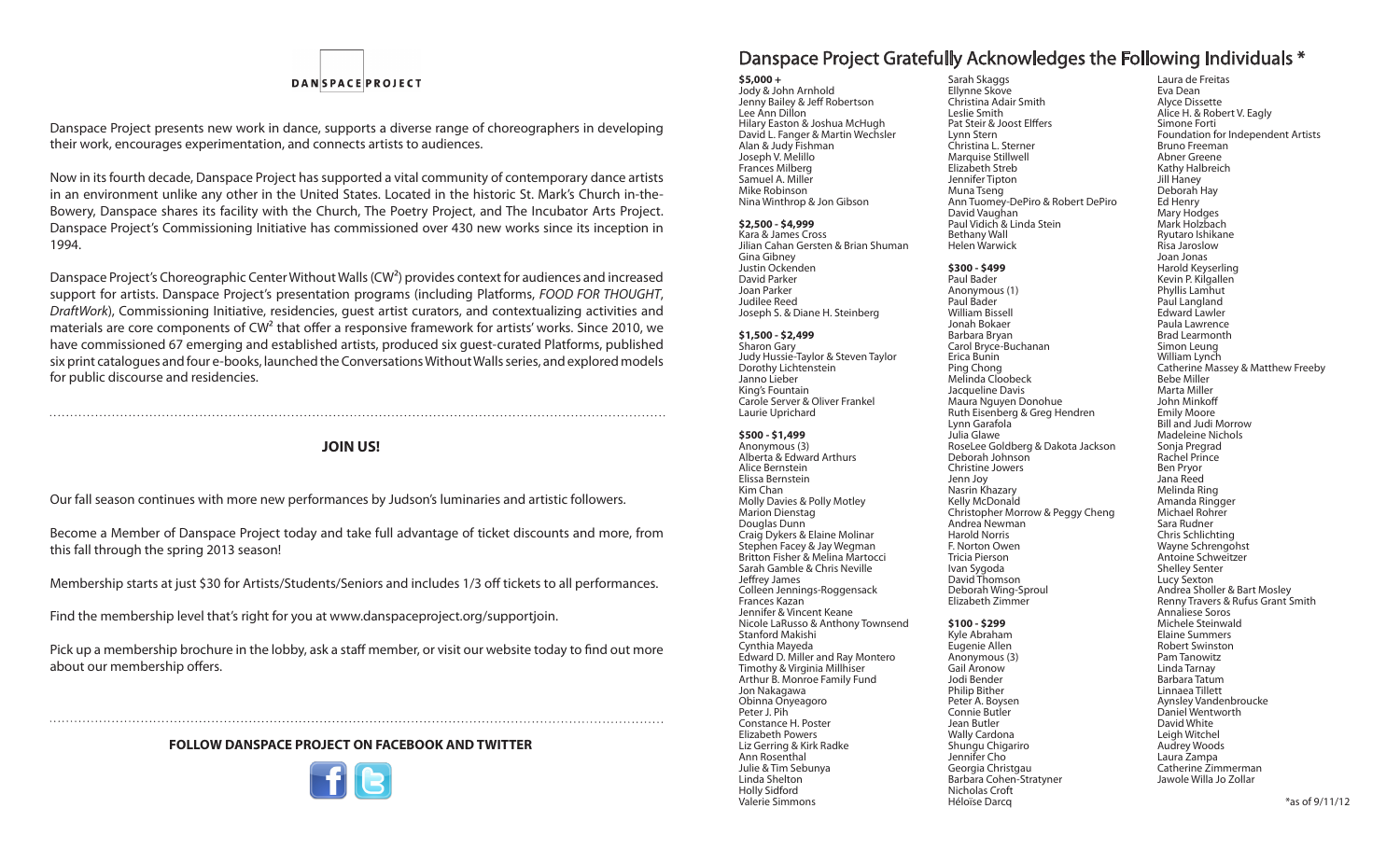Danspace Project's 2012-2013 Commissioning Initiative, a core component of The Choreographic Center Without Walls (CW<sup>2</sup>), receives generous support from the Jerome Foundation, The Andrew W. Mellon Foundation, and the New York State Council on the Arts, as well as the generous individuals that support the Creation Fund.

Danspace Project's 2012-2013 season, including the *DraftWork* and *FOOD FOR THOUGHT* series, are presented, in part, with public funds from the New York City Department of Cultural Affairs, in partnership with the City Council as well as City Council Member Rosie Mendez.

Danspace Project programs are made possible in part through PUBLIC FUNDS from the National Endowment for the Arts; the New York State Council on the Arts; the New York State DanceForce with funding from the New York State Council on the Arts Dance Program; the New York City Department of Cultural Affairs, in partnership with the City Council; and Materials for the Arts (a joint program of the NYC Department of Cultural Affairs and the Department of Sanitation). Danspace Project extends special thanks to New York State Senator Thomas K. Duane, State Assembly Member Deborah J. Glick, City Council Member Rosie Mendez, City Council Cultural Affairs Committee Chair Jimmy Van Bramer, Finance Chair Domenic Recchia, and City Council Speaker Christine C. Quinn for their advocacy and support.

Danspace Project gratefully acknowledges the PRIVATE SUPPORT of Anonymous donors; the Arnhold Foundation, Inc.; Arup; Asian Cultural Council; Bloomberg Philanthropies; Community Funds, Inc. - LuEsther T. Mertz Advised Fund; The Joseph and Joan Cullman Foundation for the Arts; Cultural Services of the French Embassy; Doris Duke Charitable Foundation; Foundation for Contemporary Arts; Gotham Arts Exchange; The Greenwich Collection Ltd.; The Harkness Foundation for Dance; the Jerome Foundation; King's Fountain; Lambent Foundation Fund of the Tides Foundation; The Andrew W. Mellon Foundation; Mertz Gilmore Foundation; the National Dance Project of the New England Foundation for the Arts, with lead funding from the Doris Duke Charitable Foundation and additional funding from the Andrew W. Mellon Foundation, the Community Connections Fund of the MetLife Foundation, and the Boeing Company Charitable Trust; Netherlands Cultural Services; Open Society Foundations and the Fund for the City of New York; the Robert Rauschenberg Foundation; The Jerome Robbins Foundation; the James E. Robison Foundation; The Fan Fox & Leslie R. Samuels Foundation, Inc.; The Shubert Foundation; Snøhetta; Joseph S. and Diane H. Steinberg Charitable Trust; Trust for Mutual Understanding; and the Patrons and Members of Danspace Project.

Danspace Project receives additional support from the 92nd Street Y Harkness Dance Center; Douglas Dunn & Dancers; Greenwich House; Jacob's Pillow Dance Festival; The Joyce Theater; La Mama E.T.C.; Arthur B. Monroe Family Fund; New York Live Arts; Pentacle; Ping Chong & Company; Veselka; as well as from Bank of America; Doris Duke Foundation, ExxonMobil Foundation, IBM, Moody's Foundation, and The Starr Foundation through matching gifts programs.

Lighting equipment provided courtesy of Dance Theater Workshop and The Joyce Theater; Danspace Project offers a very special thanks to Chloe Z. Brown, Linda Shelton, Nathan Hurlin, Valerie Simmons, and Geoff Freeman.

Danspace Project gratefully acknowledges Pangea, the official restaurant of Danspace Project, as well as Canard Inc., Digital Color Concepts, Dumpling Diva Marja Samsom, East Village Wines, FOUR32C, Grill a Chef/Chef Joshua Stokes, Ozone Design Inc., Orange Mountain Music, Pine Ridge Wines courtesy of The Joseph S. and Diane H. Steinberg Charitable Trust, Tom Cat Bakery, Katherine Moore at Union Square Wines & Spirits, Vassilaros Coffee, Veselka, and Brian Nishii/Westwell Productions; generous providers of food, beverages, products, and services for Danspace Project events.

Danspace Project is a member of the Association of Performing Arts Presenters, Dance/NYC, Dance/USA, and the New York State DanceForce.



#### **Danspace Project Presents PLATFORM 2012:** *Judson Now*

*THE MATTER/2012: Art & Archive* edited/choreographed & directed by **David Gordon**

dedicated to Norma Fire

# w/**Valda Setterfield Scott Cunningham**, **Karen Graham Leslie Cuyjet**, **Lauren Kelly Ferguson Andrew Champlin**, **David Irwin**, **Jeremy Pheiffer**

#### **& w/students from the Department of Drama at NYU Tisch School of the Arts**:

Helen Beyene, Amanda Centeno, Andrew Chung, Becca Co, Brinda Dixit, Taylor Edelhart, Helena Farhi, Jaq Sarah French, Alexa Andreas Gitlin, Melanie Glickman, Arielle Gonzalez, John Gutierrez, Maria Hanley, Anna Janowsky, Keenan Jolliff, Dages Juvelier Keates, Jonah Kramer, Madeline Mahoney, Carissa Matsushima, Johanna Nchekwube, Matt Phillips, Brian Pollock, Michael Ring, Jessica Smith

#### **Guest Muybridge Images**:

Susan Eschelbach, Joan Evans, Margaret Hoeffel, Bill T. Jones, Denise Luccioni, Cynthia Oliver, Lola Pashalinski, Philip Sandstrom, Elizabeth Streb, Laurie Uprichard, Brenda Way

> Lighting by **Jennifer Tipton** Archivist: **Patsy Gay** Media Artist: **Madeline Hollander**

A Pick Up Performance Co(s) Production Produced by **Alyce Dissette**

Production Stage Manager: **Ed Fitzgerald** Production Manager: **Nick Ryckert** Costume Assistant: **Nancy A. Palmatier**

As part of Danspace Project's Choreographic Center Without Walls (CW2 ), David Gordon received a commission and production residency with lead funding from The Andrew W. Mellon Foundation. Funding for the Pick Up Performance Co(s) production of *THE MATTER/2012: Art & Archive* was provided, in part, by The Andrew W. Mellon Foundation and The Fan Fox and Leslie R. Samuels Foundation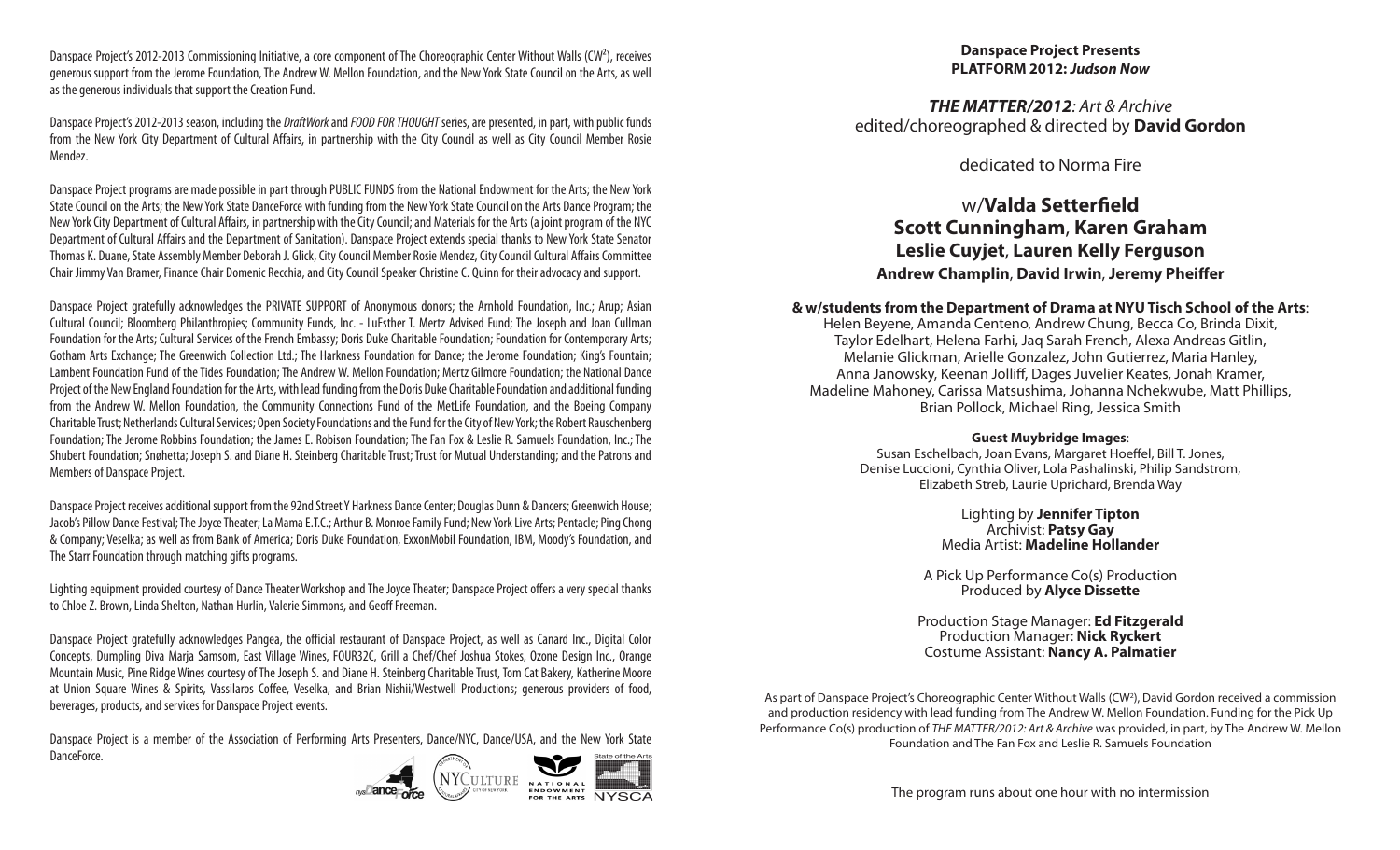#### *The Matter/2012: Art & Archive*

dedicated to Norma Fire based on archival materials from:

*Mannequin* 1962 performer @ Judson Church: David Gordon

#### *The Matter* 1971

dedicated to Camilla Gray Prokofieva

Yvonne Rainer, Steve Paxton & Suzanne Weil (the magician)

performers @ Oberlin College residency/1971: Madeline Baum, Doug Baxter, Naomi Cohn, Roberta Found, Kip Hoover, Karen Karlsrud, Lynne Lassen, Judy Lewis, Mary Grace Miner, Chris Peck, Nancy Pittman, Erica Radner, Debbie Seim, Linda Shapiro, Curt Siddell, Cindy Sides, Jenny Sims, Nancy Smith, Lynne Spaulding, Peter Walsh

#### *The Matter* 1972

performers @ Cunningham Studio: Ron Argelander, Nancy Beningo, Gail Broussard, Debbie Browne, Betty Lou Carr, Stephen Crawford, Douglas Dunn, Susan Ensley, John Erdman, Joan Evans, David Gordon, Dey Gosse, Sherry Handlin, Laleen Jayamanne, Julie Finch Judd, Michael Koortbojian, Epp Kotkas, Elizabeth Lage, Steve Lawrence, Abe Likwornik, Ellen Likwornik, Moe Maloney, Clarice Marshall, Ann McCormack, Emmett Murray, Nancy Nes, Barbara Nickolich, Carrie Oyama, Christopher Peck, Donna Persons, Valda Setterfield, Karen Smith, Shirley Soffer, Sally Sommer, Lex Stavrou, Eve Strickler, Louise Udaykee, Penny Walker, Fern Zand

#### *The Matter (plus and minus)* 1979

performers @ Camera Mart: Christopher Banner, Lisa Clarke, Michael Davis, Susan Eschelbach, Lawrence Greene, Ain Gordon, David Gordon, Gahan Haskins, Margaret Hoeffel, Irene Hultman, Joanne Koob, Joel Luecht, Mary Lyman, Keith Marshall, Colleen Mulvihill, Judy Nelson, Priscilla Newell, Gary Reigenborn, Marta Renzi, Ellen Van Schuylenburch, Valda Setterfield, Diane Schaffer, Derek Toohey.

*Chair* 1975

performers @ Paula Cooper Gallery: Valda Setterfield, David Gordon

*The Photographer* act three/1983 based on Muybridge solo photo score/1972 performer @ BAM Opera House: Valda Setterfield

# **Danspace Project PLATFORM 2012:** *Judson Now*

**PLATFORM 2012:** *Judson Now* presents work by Judson-era artists reflecting their current artistic interests and includes artists who influenced Judson pre-1962 and contemporary artists who claim Judson as a direct point of reference. Fifty years after the first Concert of Dance at Judson Memorial Church in 1962, Judson's ideas and radical experiments are still influencing the way artists work today. And it's been thirty years since *Judson Dance Theater Reconstructions* was presented at Danspace Project which marked Judson's 20th anniversary in 1982.

Many of the artists who participated in the more than 200 experimental evenings from 1962–1966 are still making, performing, exhibiting, and touring their work. Their generative cross-disciplinary experiments gave rise to some of the most important movements of the 1960s and 1970s and still inspire younger generations in all disciplines to take artistic risks. *Judson Now* is not a comprehensive survey but rather a snapshot of Judson's influence in the current moment. Judson Dance Theater's mythic reach is vast, its artists were many, its experiments were multidisciplinary, and the energy and vision spilled out of the Judson Church into lofts, theaters, churches, and even to other cities. There can be no one narrative to sum up Judson, which took place in, around, and outside the Church in the early 1960s.

*Judson Now* takes place over 10 weeks. Public events include performances, discussions, panels, film showings, and artists' residencies. **Visit www.danspaceproject.org or grab one of our brochures in the lobby for all the details on fall 2012 and** *Judson Now* **performances and events!**

#### **The PLATFORM 2012:** *Judson Now* **catalogue is on its way!**

This 250 page catalogue is co-edited by Jenn Joy and Judy Hussie-Taylor and published by Danspace Project. It features archival and contemporary images, interviews, and essays about Judson Dance Theater and its influence on artists working today.

Contributors include: Paisid Aramphongphans, Lydia Bell, Douglas Crimp, DD Dorvillier, Robert Dunn, Simone Forti, Huffa Frobes-Cross, Malik Gaines, David Gordon, Miguel Gutierrez, Anna Halprin, Deborah Hay, Sharon Hayes, Trajal Harrell, Patricia Hoffbauer, Judy Hussie-Taylor, Emmanuelle Huynh, Jill Johnston, Jenn Joy, Liz Kotz, Ralph Lemon, Clarinda Mac Low, Juliette Mapp, Meredith Monk, Kelly Nipper, Zeena Parkins, Steve Paxton, Rudy Perez, Wendy Perron, Yvonne Rainer, Melinda Ring, Steve Roden, Carolee Schneemann, Noémie Solomon, Stacy Spence, Elaine Summers, and Lana Wilson.

Danspace Project's PLATFORM program is a series of guest artist-curated programs that are part of the Choreographic Center Without Walls  $(CW<sup>2</sup>)$ . As a framework for Danspace's presentations and commissions,  $CW<sup>2</sup>$  aims to examine and discover ways of providing context, curatorial support, and space for choreographers and their works. The CW<sup>2</sup> and its PLATFORM series receives major support from The Andrew W. Mellon

Foundation, the Doris Duke Charitable Foundation, and the National Endowment for the Arts. In addition, this fall's PLATFORM 2012: *Judson Now* has received lead funding from the Robert Rauschenberg Foundation.

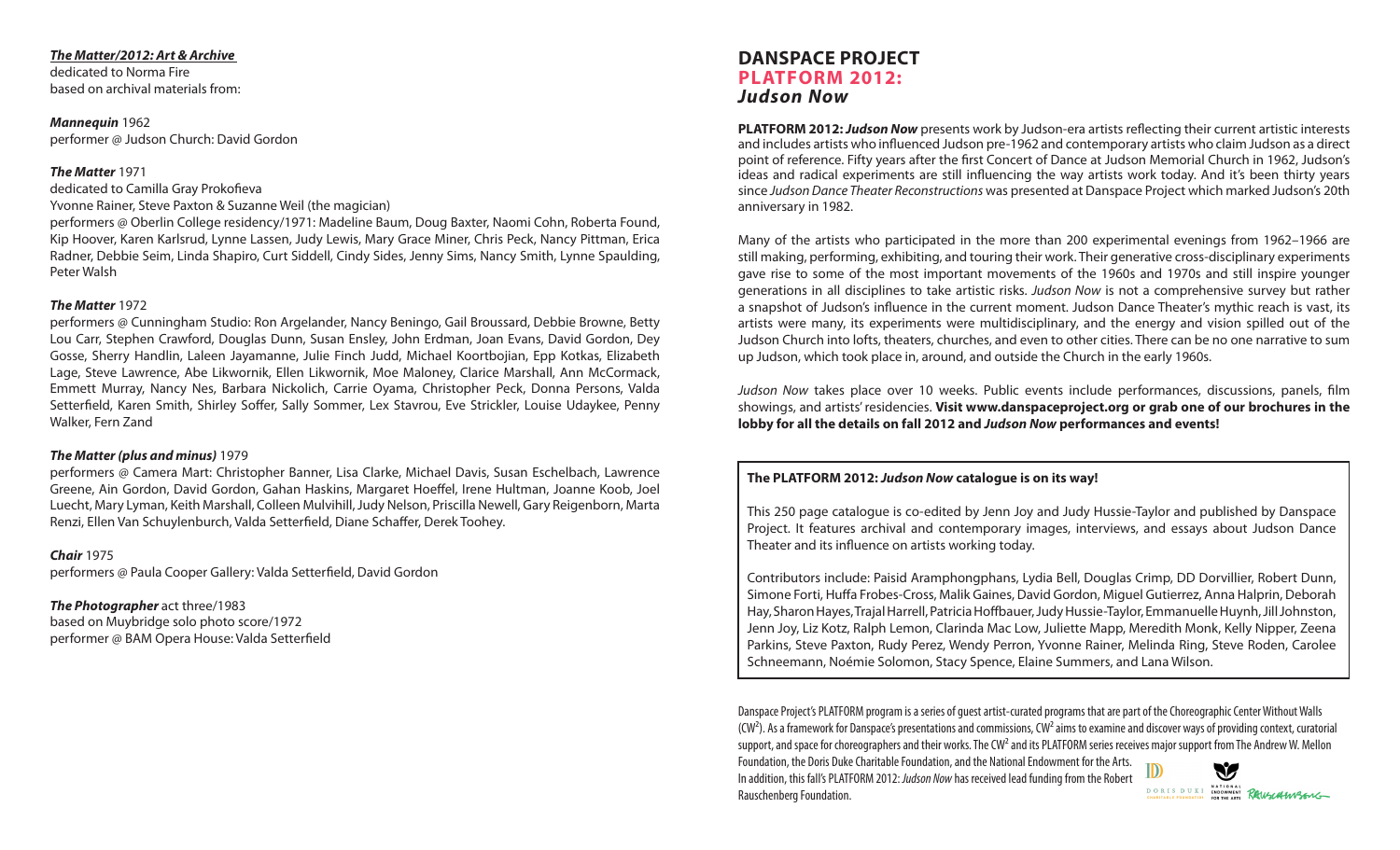## **Danspace Project fall 2012 performance and event calendar**

#### **SEPTEMBER**

| -5        | JOHN CAGE 100 <sup>th</sup> Birthday Gathering                       |
|-----------|----------------------------------------------------------------------|
| 7         | <b>ELAINE SUMMERS in Conversation with Lana Wilson</b>               |
| 8         | <b>Conversations Without Walls with STEVE PAXTON</b>                 |
| -12       | JACKSON MAC LOW 90 <sup>th</sup> Birthday Celebration and Book Party |
| $13 - 15$ | CLARINDA MAC LOW AND JACKSON MAC LOW                                 |
| 17        | LUCINDA CHILDS                                                       |
| $21 - 22$ | <b>CAROLEE SCHNEEMANN</b>                                            |
| -26       | Sorry I Missed Your Show: PLATFORM 2012: Parallels                   |
| $27 - 29$ | <b>STACY SPENCE</b>                                                  |
| -29       | DraftWork: Moriah Evans and Nicole Bindler & Gabrielle Revlock       |
|           |                                                                      |

#### **OCTOBER**

|           | TRAJAL HARRELL special showing: Antigone Jr.         |
|-----------|------------------------------------------------------|
| $1 - 6$   | Production Residency: TRAJAL HARRELL                 |
| 7         | Judson Reconstructed                                 |
| 8         | Conversation with DAVID GORDON AND VALDA SETTERFIELD |
| $11 - 13$ | TRAJAL HARRELL                                       |
| $15 - 20$ | Production Residency: DAVID GORDON                   |
| $18-19$   | Open rehearsals: DAVID GORDON                        |
| $25 - 27$ | <b>DAVID GORDON</b>                                  |
| -27       | DraftWork: Malcolm Low and Paloma McGregor           |
|           |                                                      |

#### **NOVEMBER**

| $1 - 3$   | YVONNE RAINER AND GROUP                                                             |
|-----------|-------------------------------------------------------------------------------------|
| $8 - 10$  | SIMONE FORTI & FRIENDS                                                              |
| 10        | Conversations Without Walls: MoMA's Some Sweet Day                                  |
| 15-17     | The Art of Influence curated by Juliette Mapp, Patricia Hoffbauer, and Melinda Ring |
| 19        | <b>MEREDITH MONK</b>                                                                |
| 29-Dec. 1 | DEBORAH HAY DANCE COMPANY                                                           |
|           |                                                                                     |

#### **DECEMBER**

| $6 - 8$   | MOVEMENT RESEARCH FESTIVAL            |
|-----------|---------------------------------------|
| $13 - 15$ | <b>FOOD FOR THOUGHT</b>               |
| 15        | DraftWork: Lily Gold and Katie Swords |

#### **buy tickets now!**

www.danspaceproject.org or call (866) 811-4111

#### **Music credits:**

*Every Little Movement Has a Meaning All Its Own/Madame Sherry/*1910 by Karl Hoschna & Otto Harbach performers: David Vaughan/1979, Rob Shaw Chorale/1963, The Platters/1962, Doris Day/1951, Connie Gilchrist, Judy Garland/1943, Guido Gialdini/1914, Marie Narelle, Frederic H. Potter & Chorus/1911, *La Bayadère*/1877 by Ludwig Minkus – Act 4 Moderato (Entry of the Shades), *The Godfather Theme*/1972 by Nino Rota Piano practice @ Oberlin College/1971 Sue Tepley practices Schubert, 1971 *The Photographer*/1982 by Philip Glass © 1982 Dunvagen Music Publishers Inc. Used by permission.

### **Photo Credits:**

Photos of Azuma window installation/1972 by Peter Moore Photos of *Mannequin*/1962 by Peter Moore © Estate of Peter Moore / VAGA, New York Photos of *The Matter* performance @ Cunningham Studio/1972 by Babette Mangolte Photos of *Close Up*/1979 by Delahaye Photos of *Close Up*/1981 by unknown photographer Photos of Guest Muybridge Images/2012 by Joel Bischoff, Linda Chapman, Natasha Adorlee Johnson, Matt Lawrence, John Merrill, Philip Sandstrom, Laurie Uprichard, Kelley Wagner

### **Additional production staff**

Video assistant and Programmer: Jesse Garrison Assistant to Lighting Designer Jennifer Tipton: Hyun Seung Lee Archive Photographer: Paula Court Technical Director: Leo Janks Electrician: Kryssy Wright Crew: Kate Conover, Joe Mathers, Miranda Mikesh, Luis Moreno, Van Orilia, Chris Peterson, Amy Singerman, Neal Wilkinson

#### **With thanks to**

3 Legged Dog, The Andrew W. Mellon Foundation, Dance Heritage Coalition, Dean Bein, Ian Cheng, Sam Hart, Joshua Higgason, William Kux, Leighton Mitchell, New York Public Library for the Performing Arts, New York Public Library for the Performing Arts/Jerome Robbins Dance Division, Pace University, Ariel Ritchin, Louis Scheeder, Sam Silver, Gus Solomons Jr, Dana Whitco/Center for Creative Research, Peggy Weil, Dena Yago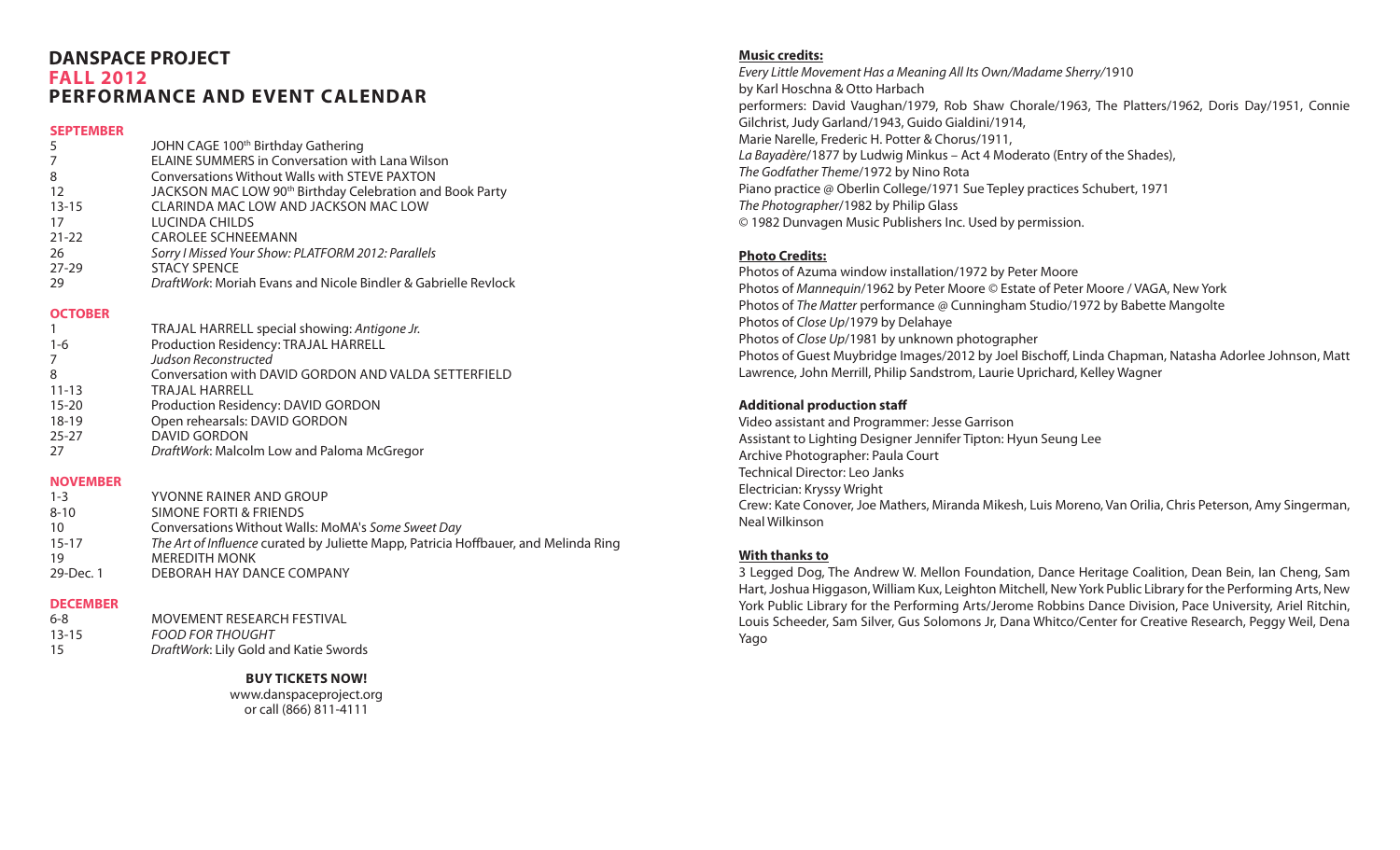#### **PRODUCTION BIOGRAPHIES \*in alphabetical order:**

**Andrew Champlin** is a New York-based dance artist and a native of Portland, Oregon. He holds a BA in dance and sociology from Eugene Lang College, The New School for liberal arts. Andrew has had the pleasure of working with several choreographers in the dance community including Christiana Axelson, Miguel Gutierrez, Megan Kendzior, Jillian Pena, Michou Szabo, Christopher Williams and Todd Williams. In addition to teaching ballet, Andrew currently trains with Janet Panetta and the Cunningham School and enjoys vintage apparel styling and merchandising and playing with his sheltie Apu. This is his first project with David Gordon.

**Scott Cunningham** has been a performer in many of David Gordon's works since 1986. Some of those works include *The Mysteries* and *What's So Funny?*, *Shlemiel the First*, and *Private Lives of Dancers*. He moved to New York from Boston in 1984, and danced in the premieres of dances by the Mark Morris Dance Group and Elisa Monte at BAM that same year. He has performed in the dances of Ohad Naharin and Sondra Loring and has presented his own choreography at Judson Church and Danspace Project. He has taught dance and Contact Improvisation workshops all over the U.S.A. and in 2008 earned a Master's degree Education from Bank Street College. He currently tutors student's afterschool at 826/The Super Hero Store in Brooklyn. During the warmer months Scott also participates in Open Water Distance swims with NYC Swim and Triathlons. He has been a student of Pilates with Nathaniel Lee since 2006.

**Leslie Cuyjet** is a performer and choreographer based in New York. She is a long-time member of Jane Comfort and Company and has also had the privilege to work with a range of artists around the country. Among them include Cynthia Oliver, Tere O'Connor, Vanessa Walters, Niall Noel Jones, Emily Wexler, and Narcissister; in film, on stage, and on rooftops around Brooklyn. As a choreographer, Leslie's work has shown in New York, Chicago, Portland, Oakland, New Orleans, and Louisville. She lives in Brooklyn and is thrilled to be working with David Gordon and the Pick Up Company again.

**Alyce Dissette** (Producer) is a live performance/television/digital media producer based in New York City. She has worked on more than 50 productions with internationally known artists, venues, arts organizations ranging from and including The Metropolitan Opera Presentations Dept., a former Executive Producer of the PBS national series *Alive From Off Center/Alive TV*, James Turrell's Roden Crater project. She was director of one of the first international digital art works competitions *New Voices, New Visions* sponsored by Paul Allen, the Voyager Co. and *WIRED* Magazine. She is currently the Producing Director of the Pick Up Performance Co(s) and serves on the Board of Directors of ODC/DANCE San Francisco and the Alliance of Resident Theaters New York (A.R.T./NY) the service organization serving non profit theaters in NYC.

**Lauren Ferguson** earned her BFA at the Conservatory of Dance at SUNY Purchase. She has danced in works by Merce Cunningham, Wendy Osserman, Jamalik, Cori Kresge, Unjin Kim, and Katie Griffler, among others. Lauren has also performed experimental theater with Goat Rocket Productions and appeared in The Public Theater's Shakespeare In The Park Production of *All's Well That Ends Well*. This is her second project with David Gordon.

DSP Page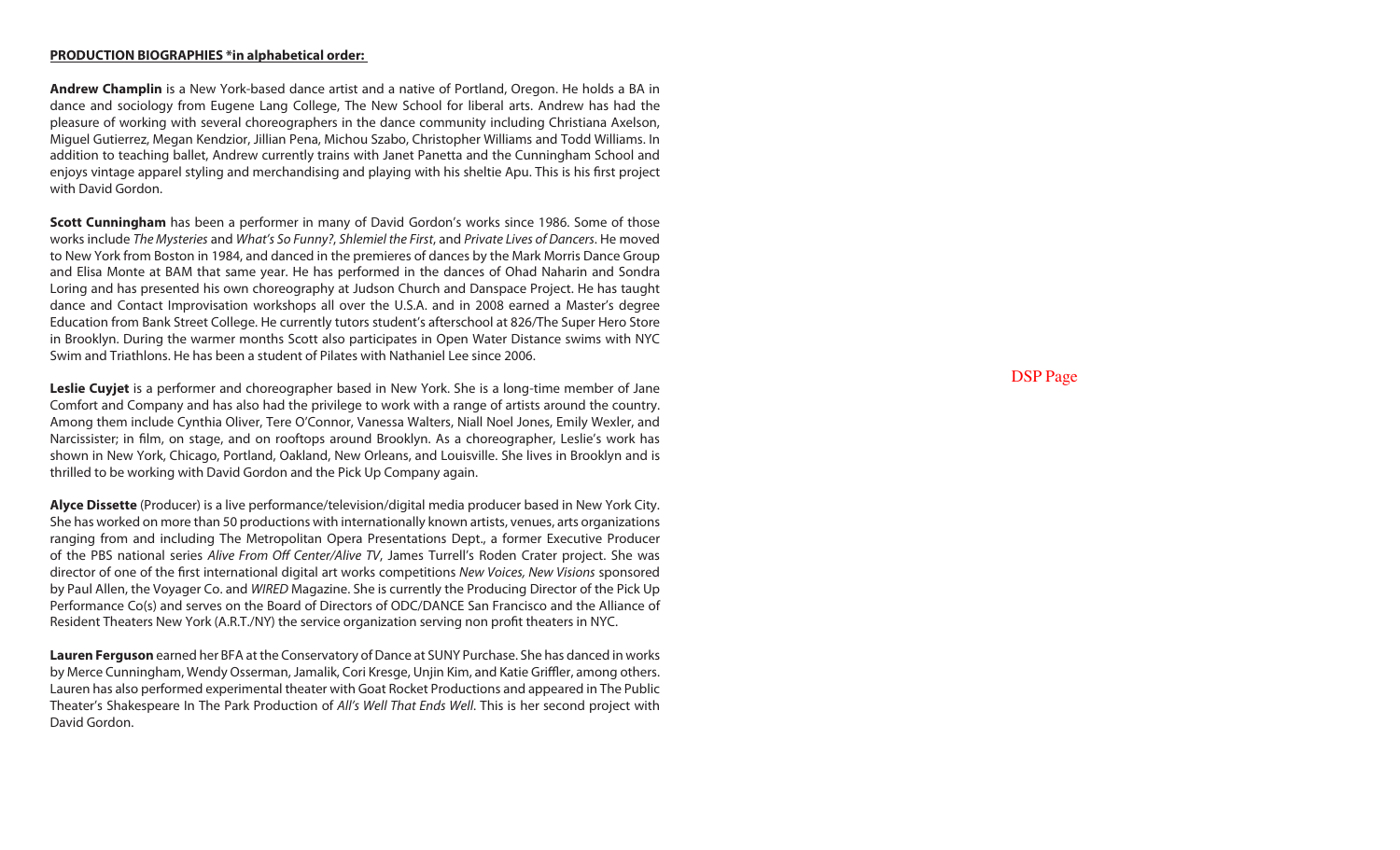**Ed Fitzgerald** (Production Stage Manager) has been a professional stage manager for 38 years, working on Broadway (*Da*, *A Little Family Business*, *The Tap Dance Kid*, *Carrie: The Musical*, *The Violet Hour*), off-Broadway (Manhattan Theatre Club, *The Best of Friends*, *Tick, Tick...Boom*), off-off-Broadway, and in major regional theatres throughout the country (ART, ACT, Mark Taper Forum, Geffen Playhouse, BAM, Spoleto USA) and overseas (London, Berlin, Singapore, Seoul, Avignon, Strasbourg). He's been associated with Ain Gordon, David Gordon and the Pick Up Performance Co(s) for 22 years and numerous productions.

**Patsy Gay** (Archivist) began working with David Gordon and his Pick Up Performance Co(s) archival collection in June 2011 as an Archival Preservation Technician through the Dance Heritage Coalition. She has thoroughly enjoyed being involved in *THE MATTER/2012: Art & Archive* and helping the archives come to life on the stage.

#### **David Gordon**

Commissions for directing &/or choreographing include:

Actors Studio, American Ballet Theater, American Conservatory Theater, American Repertory Theater, Barbican (London), BBC Channel 4, UK. British Dance Umbrella, Brooklyn Academy of Music, Dance Theater of Harlem, Dance Theater Workshop, Danspace, Guthrie Theater, Joyce Theater, The Kitchen, KTCA Alive TV, Mark Taper Forum, New York Theater Workshop, On The Boards (Seattle, Wa.), PBS Great Performances, Serious Fun @ Lincoln Center, Spoleto USA, Theater For a New Audience, Walker Art Center, White Oak Dance Project. Awards include: two Obies, three Bessies, two Dramalogues, two Guggenheims, two Pew Charitable Trust

Grants (in both Theater and Dance), three National Endowment for the Arts' American Masterpiece grants. Current member: The Actors Studio, Center for Creative Research.

Previous panel/chair: NEA Dance Program.

Founding artist: Grand Union/Judson Church Performances.

Previous performer: Yvonne Rainer Co./James Waring Co.

**Karen Graham** has worked with the Pick Up Performance Co(s) since 1986 as a performer and often as assistant to David Gordon. Ms. Graham's choreography has been produced and presented at Movement Research at Judson Church, Dance Theater Workshop, University of Illinois/UC and several times at Danspace Project. She has taught technique and repertory at several universities, including CalArts, University of Illinois and Hartford University. She has appeared in short and feature films, including John Turturro's *Romance & Cigarettes*. She recently completed the choreography for several short films in collaboration with artist Pierre St-Jacques. Ms. Graham is the recipient of a New York Dance and Performance Award for Sustained Achievement.

**Madeline Hollander** (Media Artist) is an artist and dancer from Los Angeles who works with film, choreography, and new media to create installations that explore the audience/performer relationship and offer unexpected points of view. She has collaborated with various choreographers, directors, and visual artists internationally and is very honored to be working with David Gordon and the Pick Up Performance Co(s) on this production of *The Matter/2012: Art & Archive*. Madeline graduated from Columbia University with a B.A. in Anthropology and New Media and currently lives and works in NYC.

DSP Page